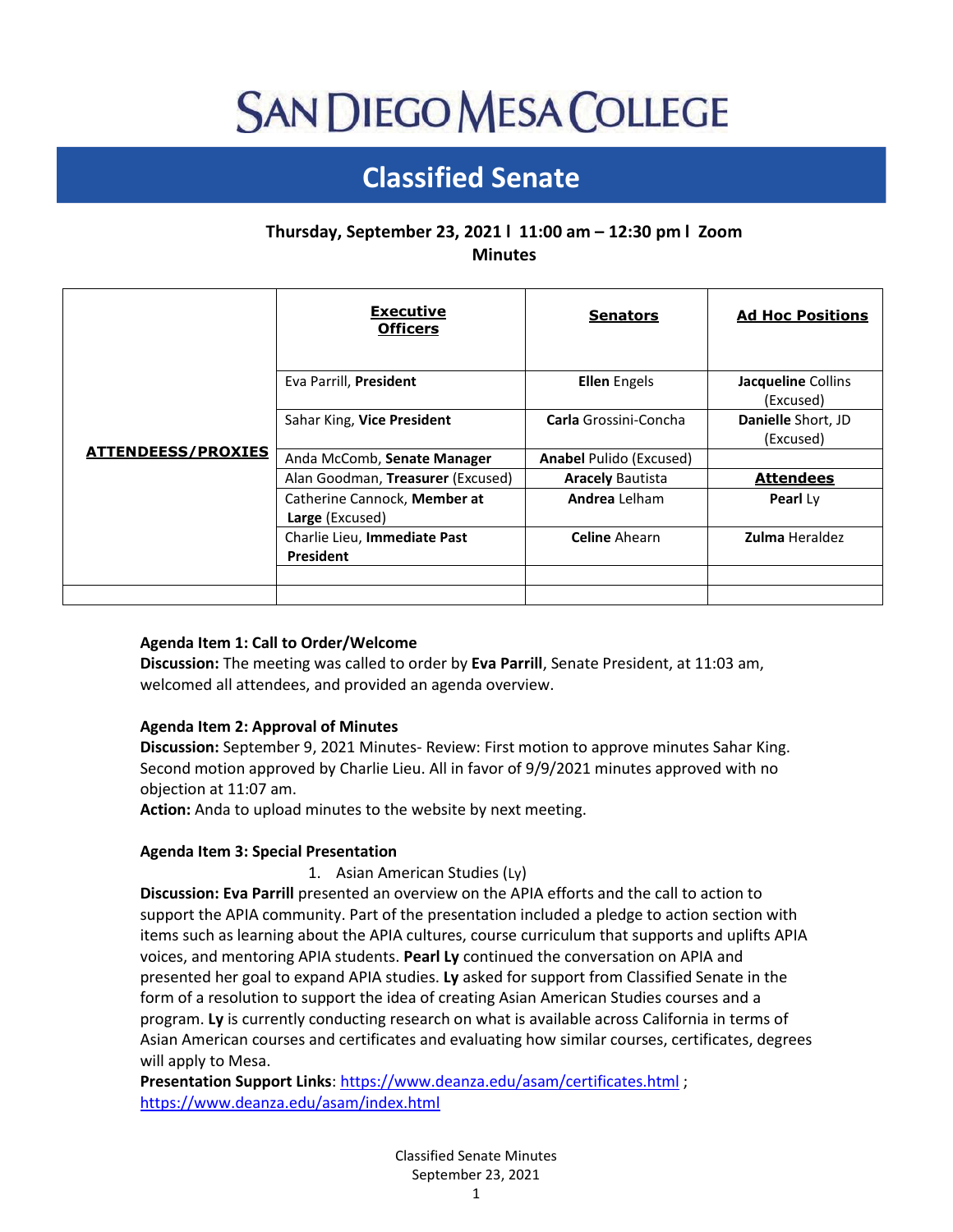**Action:** Classified Senate to draft a resolution in support of APIA students at Mesa and for the creation of the Asian American Studies courses and a program.

#### **Agenda Item 4: New Business**

None.

#### **Agenda Item 5: Continuing Business**

- 2. Return to on-site work (15-20 Minute check-in)
	- 3. [Projects, Activities, & Events Survey](https://docs.google.com/forms/d/e/1FAIpQLScWCSltDz9g2SQhCU0k-dKXkdcI-5AgniHQGx44VeSB_e4y9A/viewform) September/October projects
		- a. Name Tag Distribution
		- b. Classified Spotlight
		- c. Fall Fundraiser
		- d. Community Service/Volunteering
		- e. Professional Learning

**Discussion: Eva Parrill** asked the group how on-site work is going and if there are any safety concerns. The group reported that safety concerns are being observed. The message from the VPA Legaspi about not coming to work if sick has been reinterred by the group. Safety is priority when it comes to working on site. **Eva Parrill** asked the group their thoughts on return to campus full time. Comment: There have been cases where employees contacted COVID even on a two days a week schedule. Comment: There are areas where it is beneficial to be on campus four days and other areas where it is not beneficial. It would be key to conduct an assessment of needs and develop a return to campus schedule in a mindful or thoughtful way. Comment: Considering what innovations we can leverage which can help us maintain high quality support and high quality instruction while still striving for excellence in serving all of our student needs. Comment: Ideally, we would reflect on lessons learned from the pandemic and use what we learned going forward. This is especially useful if any other emergencies occur where we would need to be all off campus once more. **Eva Parrill** shared a document that has all the upcoming projects for the Classified Senate. Some of the upcoming projects are listed 3a through 3e above.

#### **Agenda Item 6: Executive Board & Senator Reports**

- 4. President: Eva Parrill
	- a. PCab meeting 9/21
		- b. Department of the Year presentation
- 5. Vice President: Sahar King
- 6. Senate Manager: Anda McComb
- 7. Treasurer: Alan Goodman
- 8. Member at Large: Catherine Cannock
- 9. Immediate Past President: Charlie Lieu
- 10. Senator Reports
- 11. AFT Liaison: Danielle Short, JD
	- a. AFT Site Meeting 9/20
- 12. Ad Hoc Reports

**Discussion: Eva Parrill** discussed updates from PCab meeting on 9/21. The main announcement was the President's retirement within a year. Another announcements include debt forgiveness for Mesa students, a new H S I grant approval, monetary incentive program for students who upload their vaccination card, BARC will begin their standing meetings, and spring class schedules are due mid-October, and possibly additional faculty hiring. **Parrill** continued to